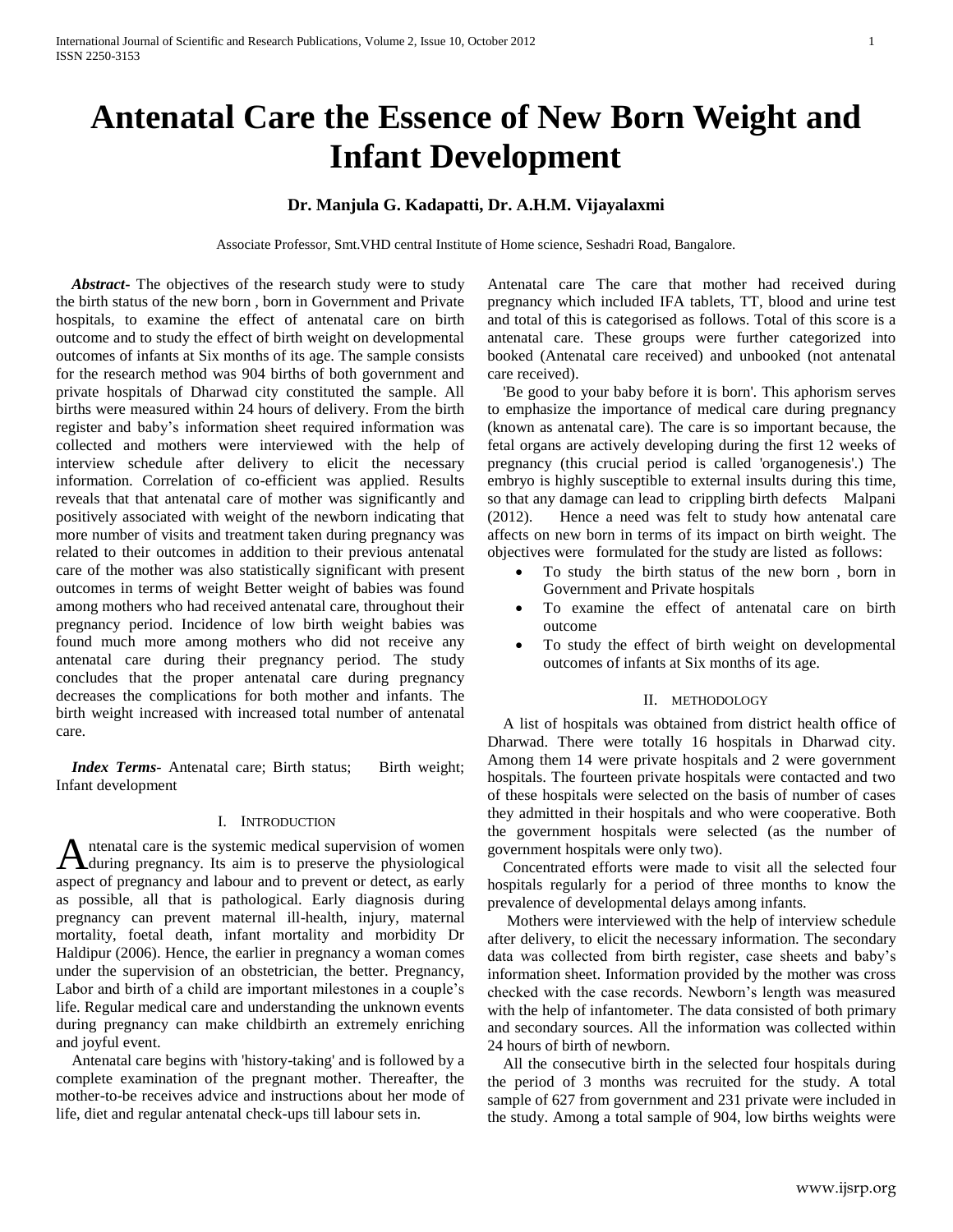229, normal birth weight were 616, preterm 29 and 30 were still birth.

 To test the developmental outcomes and developmental delays of infants at 6 month among various birth status viz., low birth weight, normal birth weight and preterm only those who were residing in the Dharwad were selected. A minimum of 25-30 samples were selected from each of the four categories viz., low birth weight with and without complications and normal birth weight with and without complications. The newborns were grouped in to several categories considering the Apgar score too. Thus the total sample constituted 121 infants (14%) out of 904 live births.

 The scales employed were self-constructed questionnaire to assess the birth status of infants. Bayley scale for infant development (BSID-1993), Test for screening developmental delays developed by National Institute for the mentally handicapped, Secunderabad (2000), and Apgar rating scale (APGAR, 1953).

 Student 't' test was employed to know the significant differences in the psychomotor and mental development between low birth weight and normal birth weight infants and chi-square to know the association of birth complications with developmental outcomes.

| Table 1. Percentage distribution of newborn with birth status |  |  |
|---------------------------------------------------------------|--|--|
| $(N=904)$                                                     |  |  |

| Groups           | Total       |
|------------------|-------------|
| Still birth      | 30(3.3)     |
| Preterm          | 29(3.2)     |
| Low birth weight | 229 (25.3)  |
| Normal           | 616 (68.1)  |
| Total            | 904 (100.0) |

Figures in the parentheses indicate percentages

There were totally 904 newborns recruited for the study (Table 1). Among these 616 infants were normal birth weight weighing more than 2500 grams at birth. About 26 per cent of newborns were low birth weight weighing less than 2500 grams at birth. The per cent of still birth was 3.3 and pre term was 3.2 percent.

| <b>Groups</b>                | Hospitals | Antenatal care |           |                |
|------------------------------|-----------|----------------|-----------|----------------|
|                              |           | <b>Booked</b>  | Unbooked  | <b>Total</b>   |
| Stillbirth $(n=30)$          | Govt.     | 8(36.3)        | 14(63.7)  | 22             |
|                              | Pvt.      | 2(66.7)        | 1(33.3)   | 3              |
|                              | Govt.     | 1(33.3)        | 2(66.7)   | 3              |
|                              | Pvt.      | 1(50.0)        | 1(50.0)   | $\overline{2}$ |
| Preterm $(n=29)$             | Govt.     | 4(25.0)        | 12 (75.0) | 16             |
|                              | Pvt.      | 5(62.5)        | 3(37.5)   | 8              |
|                              | Govt.     | 1(50.0)        | 1(50.0)   | 2              |
|                              | Pvt.      | 3(100.0)       |           | 3              |
| <b>LBW</b><br>(n)<br>$= 229$ | Govt.     | 53 (39.0)      | 83(61.1)  | 136            |
|                              | Pvt.      | 22(84.6)       | 4(15.4)   | 26             |
|                              | Govt.     | 11(20.0)       | 44 (80.0) | 55             |
|                              | Pvt.      | 8(66.7)        | 4(33.3)   | 12             |
| Normal $(n=616)$             | Govt.     | 313 (79.6)     | 79 (20.4) | 392            |
|                              | Pvt.      | 127 (97.7)     | 3(2.3)    | 130            |
|                              | Govt.     | 40 (80.0)      | 10(20.0)  | 50             |
|                              | Pvt.      | 43 (97.8)      | 1(2.2)    | 44             |
| <b>Total</b>                 |           | 642 (71.0)     | 262(29.0) |                |

**Table 2. Percentage distribution of birth status groups by booked and unbooked case (N=904)**

Figures in the parentheses indicate percentages

Table 2 shows Percentage distribution of birth status groups by booked and unbooked cases. There were a higher percentage of booked cases (71%) than unbooked cases (29%). The percentage of unbooked cases was found higher in government hospitals than in private hospitals. While the prevalence of booked cases was higher in case of private hospitals.

The percentage of booked cases was found higher in normal birth weight groups ranging from 80 to 97 per cent. While in case of low birth weight higher percentage was found in unbooked cases. Similar observation was found in preterm cases. where in the prevalence of birth complications was higher among unbooked cases than booked cases.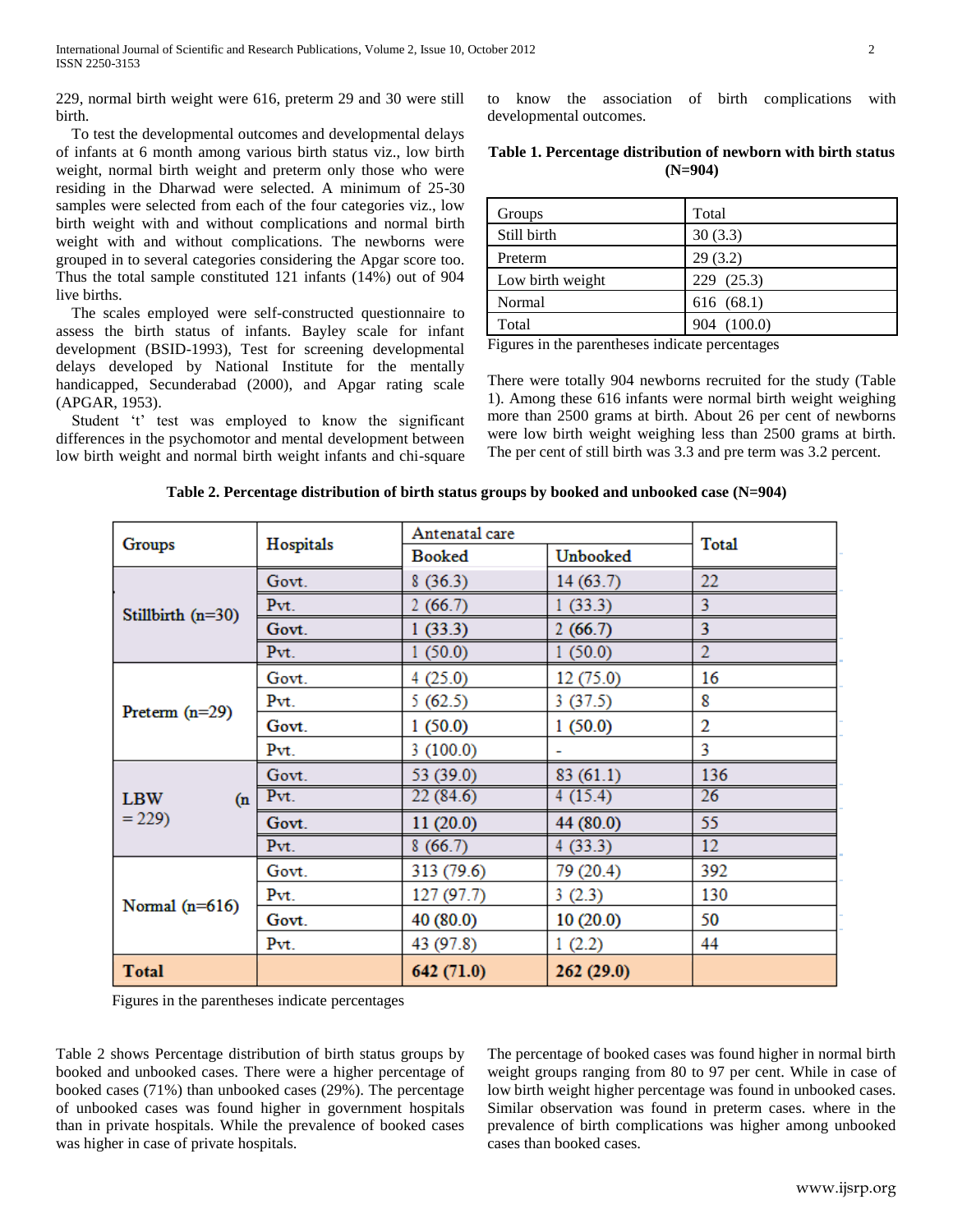| Table 3. Correlation of antenatal care and weight of the |         |  |
|----------------------------------------------------------|---------|--|
|                                                          | newborn |  |

| <b>Factors</b>          | Weight of the newborn |
|-------------------------|-----------------------|
| Present antenatal care  | **<br>0.429           |
| Previous antenatal care | ***<br>0.163          |

\*\*\* significant at 0.001 level of probability

Note : Antenatal care includes – No. of visits to hospitals, blood and urine test, IFA tablets taken and other treatment taken during pregnancy, (which was advised by gynaecologist).

#### III. IMPACT OF ANTENATAL CARE ON NEWBORN WEIGHT

 Impact of antenatal care on weight of the newborn was computed by applying co-efficient of correlation which is presented in table 3. The table reveals that antenatal care of mother was significantly and positively associated with weight of the newborn indicating that more number of visits and treatment taken during pregnancy was related to their outcomes in addition to their previous antenatal care of the mother was also statistically significant with present outcomes in terms of weight which shows that lack of antenatal care affects the health condition of the mother which leads to poor outcomes of their pregnancy especially in terms of weight of their newborn.

 The results revealed that the percentage of antenatal care received was found higher in normal birth weight group. A significant relation was found with weight of the newborn. The results are in line with Patil et al. (1993) and Das et al. (1981) who revealed that more number of antenatal visits resulted better birth weight of the newborn. The findings in the present study revealed that among newborns with complications a higher percentage of mothers made 5-8 visits.

 The prevalence of low birth weight was found more in unbooked cases (78.2%). Some of the mothers (9.5%) had taken only few tablets. The reason mentioned were baby will grow bigger size (65.3%), vomiting (38.3%), heart burning sensation (28.9%). The results are in line with Naik and Wantamuthe (1998), Khan and Mathur (1989), Yadav (1987), Trivedi et al. (1986) and Kamaldoss, Abel and Sampath kumar (1992) who concluded that small for gestational age newborns were found to be significantly related to antenatal care of the mother. The rate of low birth weight was low for booked cases than unbooked cases and who did not receive antenatal care experienced very high perinatal morbidity and still birth. In case of newborns with complications same trend was observed. In case of preterm (16 out of 29) and still birth (18 out of 3) were found to be unbooked cases. This lack of antenatal care of the mother might be resulted in still birth.

## **Table 4. Influence of birth weight and length on PDI and MDI (6 months) of infants**

|        | <b>PDI</b>                                   | <b>MDI</b> |  |
|--------|----------------------------------------------|------------|--|
| Weight | $0.534***$                                   | $0.534***$ |  |
| ***    | Significant at 0.001 per cent of probability |            |  |

## **Influence of birth weight on PDI and MDI**

Weight of the newborn at birth was positively related to psychomotor and mental developmental indices of infants. It might be the reason that better weight at birth makes better health condition, similarly lower weight is an indication of IUGR may result in a deficit which continues to persist even at six months. The result are in line with Bohm *et al.* (2002).

## IV. CONCLUSION

 Labour and delivery is the end of pregnancy and beginning of new life. Antenatal care plays an important role to achieve a successful labour and delivery process. Regular antenatal classes help in the physical and mental preparation of women and help them relax during those last months. Antenatal care ensures maternal foetal health wellbeing and also prepares women physically fit for labour, delivery and the postpartum period. Regular visits to the doctor during pregnancy are aimed to ensure that the health of the pregnant women and the growing foetus is well maintained. When all stays well and proper care is taken, the pregnancy is generally low risk.

 Better weight of babies was found among mothers who had received antenatal care, throughout their pregnancy period. Incidence of low birth weight babies was found much more among mothers who did not receive any antenatal care during their pregnancy period. Antenatal care decreases future complications. the birth weight increased with increased total number of antenatal care

#### REFERENCES

- [1] Bohm, M., Katz-salomon, M., Smeler, A., Logercrantz, H. and Porssberg, H., (2002). Developmental risks and protective factors for influencing cognitive outcome at five and half years of age in very low birth weight children. Developmental Medicine and Child Nuerology,44: 508-516.
- [2] Das, K., Ganguly, S.S., Shaha, R. and Ghosh, B.N., (1981) Interrelationaship of Birth weight with certain biological and socio economic factors. Indian Journal of Public Health, 25 (1): 11-19.
- [3] Dr Haldipur Sheila (2006) http://www.boldsky.com/pregnancyparenting/prenatal/2006/antenatal-care.html.
- [4] Kamaldoss, T., Abel, R. and Sampath kumar, (1992), Epidemological correlates of low birth weight in rural tamil nadu. Indian journal of paediatrics, 59: 299-304.
- [5] Khan and Mathur (1989) Growth and development, Abstracts of Scientific Paper 30;18-24.
- [6] Malpani Aniruddha (2012) www.healthlibrary.com/article4.htm
- [7] Naik and Wantamuthe (1998) Antenatal care the essence of perinatal survival. Abstracts of Scientific Paper, pg No. 127.